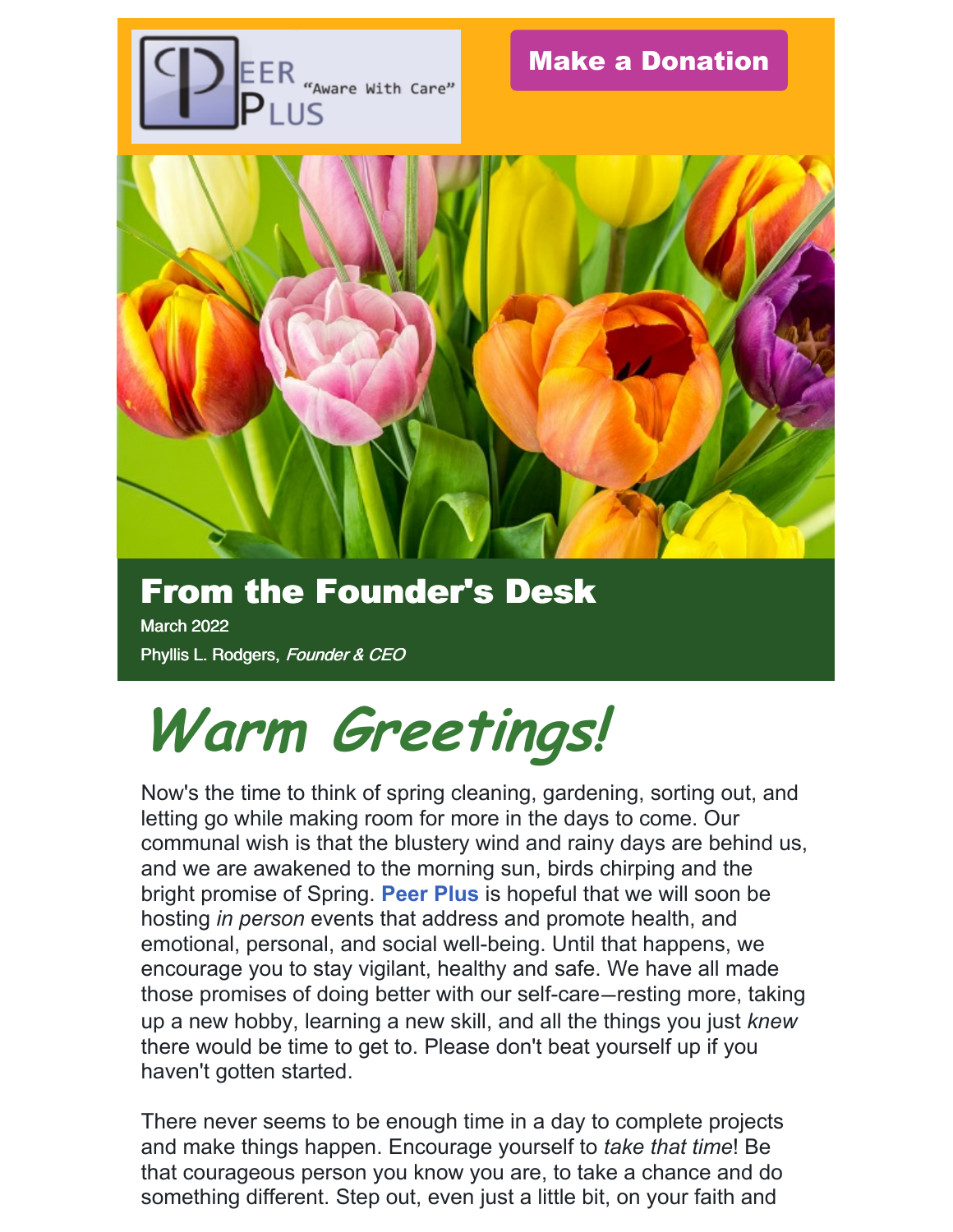your conviction. Your belief in you, and see how that works. It didn't work out? Not the best experience? You fell? Whine for a couple of minutes, then get up. Dust yourself off. And either try it again or do something else. We've all heard this: *Nothing* beats a failure like trying. Keep doing, keep growing, keep *living.* The heart and soul of **Peer Plus** is providing **Support, Services and Resources to all communities in need**, but we must remember to take care of ourselves, first. Try to do that, daily. If not you for you, then who?

Until next time, Be Well.





APRIL

Contributed by Nanette Snowden, Retired Epidemiologist and Peer Plus Board Member

As SARS-CoV-2 gets better at spreading and evading some of the immune protection that people have built, through infections or vaccination, new variants inevitably arise.

That's been the case with Omicron (also known as BA.1), which has generated several sub-variants. The latest sub-

variant, BA.2, has begun to surge in parts of Europe and the U.S. as countries loosen mask-wearing requirements and more people attendlarge public gatherings.

This latest version of Omicron can spread rapidly in communities. In early 2022, BA.2 started to be found in a larger proportion of new infections. Studies show that this new variant may be up to 30% more transmissible than the original Omicron—which means that without measures (i.e., mask-wearing, hand washing, social distancing, and getting vaccinated), individuals are susceptible to infection. The infections with Omicron BA.2 appear to be milder than the Delta COVID virus.

### Save the Date!



Event registration will be available soon at **peerpluscares.org**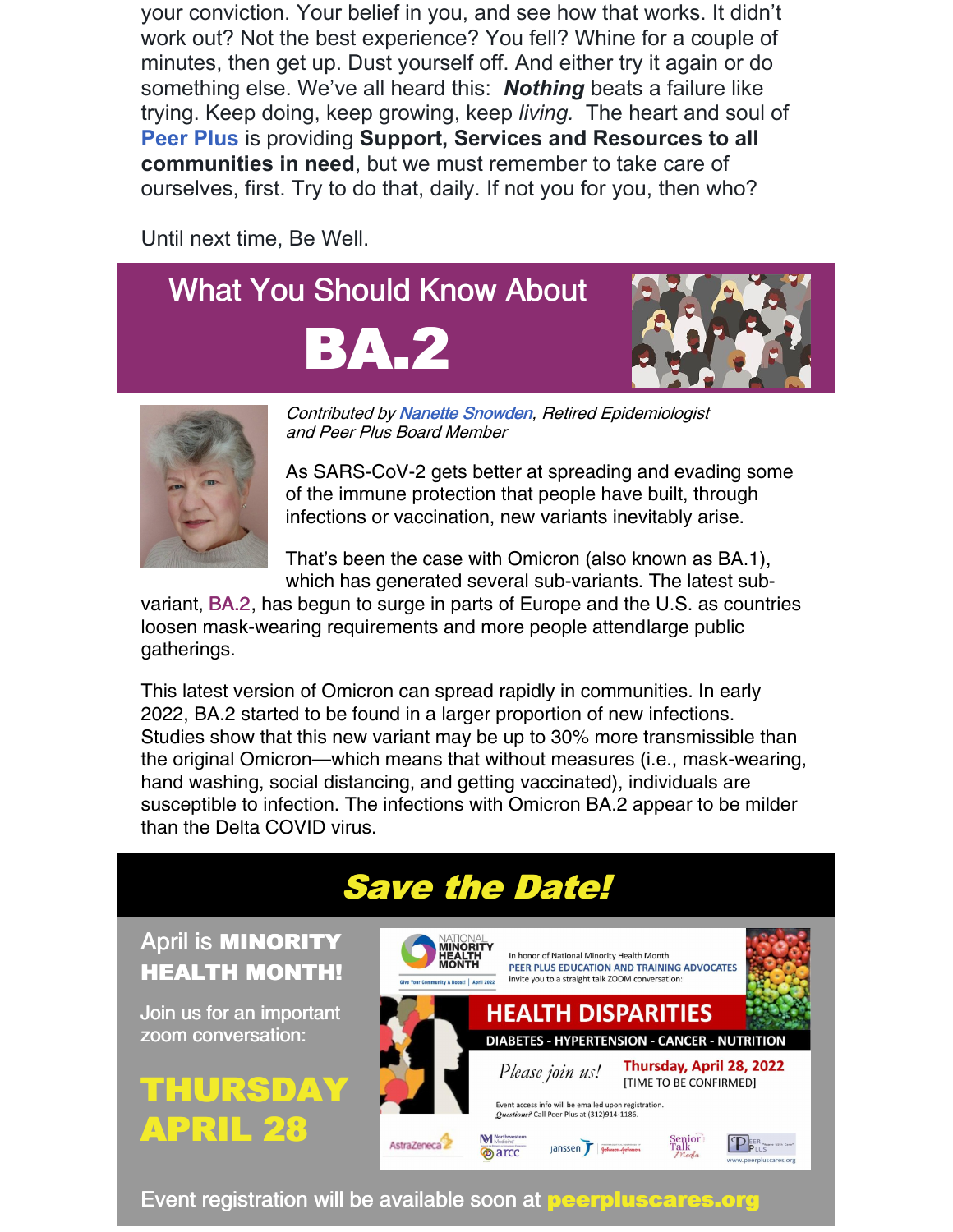### Words of Encouragement

"Thank You for opening the door to Addus Homecare for me and my husband to get the help that was much needed. I was just about at my wit's ends. Now, I have <sup>a</sup> homemaker in training with Addus to help me. — D. Watson [March 2022]

"This is <sup>a</sup> message to you to express the immense gratitude I have for your support after the death of my husband. I am beyond grateful for all the care that you have shown me throughout this time of grief. Thank you for your sympathy during this difficult time. Although it is challenging, I find comfort in the fact that my friends and family are thinking of me. I sincerely appreciate your support and encouraged by your kind note of condolence." — H. Colar [February 2022]

### Recent Activities



Phyllis Rodgers was thrilled to participate on behalf of the Blue Hat Foundation in Chicago at the 2022 Cologuard Classic (Feb. 25- 27). PGA Tour Champions Professional Jeff Sluman played in her honor, wearing a ribbon with her name during the competition, which was broadcasted worldwide on the Golf Channel!

**Click [HERE](https://www.dropbox.com/s/5mm78l1pyxyuwnx/Video Feb 22%2C 2 22 09 PM.mov?dl=0) for his special message!**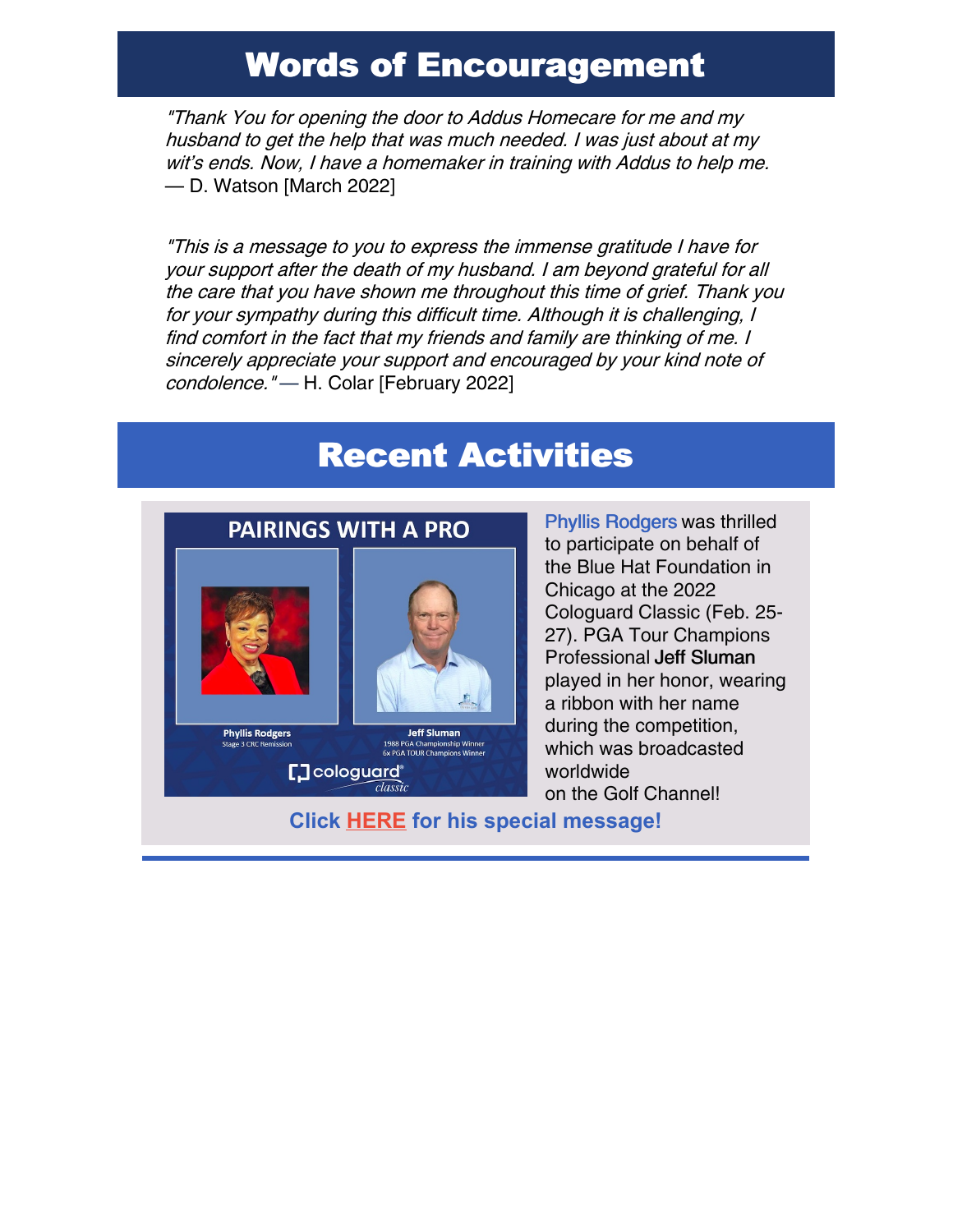# **Virtual Community Engagement Event** "What You Should Know **About Clinical Research"**

**HISTORY MONT** 

### Thursday, February 24, 2022 / 9 - 10 a.m. (CST)











**Phyllis L. Rodgers** Peer Plus ETA

**Rea Blakey OCE Project Community** 

**Ramona Burress** Pharm D / Janssen R&D

**Candace Henley** Blue Hat Foundation, Inc.

Dr. Tonya S. Roberson Governors State University

If you missed this Peer Plus zoom talk on the importance of diversity in clinical trials and research, click **[HERE](https://drive.google.com/file/d/1_qX6yKfoZFjzuweiV2vdaAV7I5ozdpqe/view)** to hear the event replay.We are extremely grateful for the support of our event sponsors:

ARCC (Alliance for Research in Chicagoland Communities) The Blue Hat Foundation, Inc. Governors State University Senior Talk Media U.S. FDA Oncology Center of Excellence / Project Community

### Janssen R&D (Lead Sponsor)

[www.researchincludesme.com](https://www.researchincludesme.com/)



The Andrew Holmes Foundation along with Peer Plus and Dr. Vesna Markovic partnered for a Gun Safety event on Feb. 26th at The Black Fire Brigade in Chicago. The group